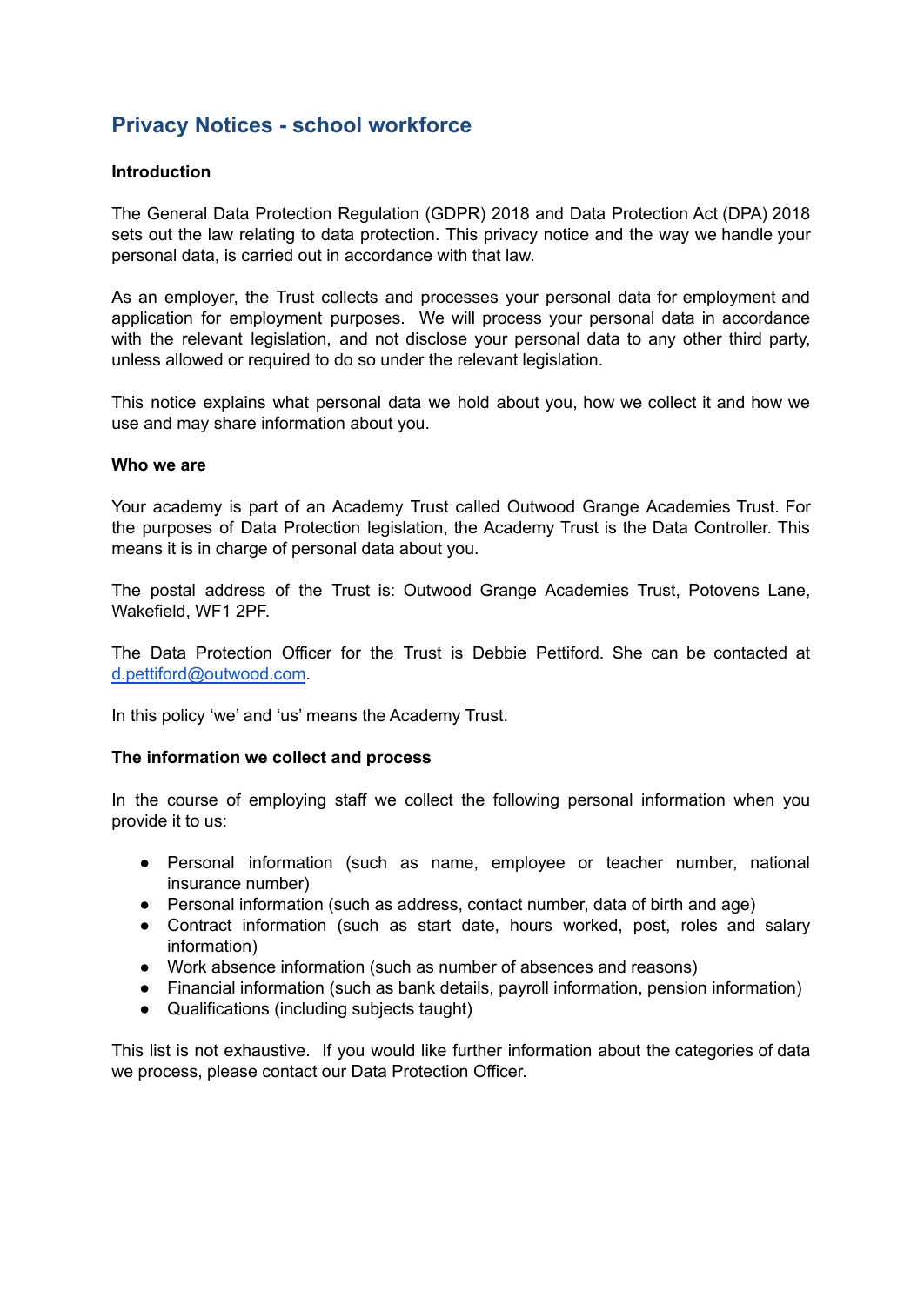# Special Category Data

We may also use some personal information that is classed as special category data under the DPA and GDPR. Special category data is personal data that is classed as more sensitive and therefore requires greater protection.

The special category data that we may process includes:

- Characteristics information known as special category data (such as gender, race, ethnic group, religion and trade union membership details )
- Relevant medical information

Extra care will be taken when collecting, processing or sharing special category data and, unless there is a legal reason why we can't, you will be informed before we share the data with any external organisations.

# **Why we collect and use workforce information**

We use this information to:

- Enable individuals to be paid
- Support pension payments and calculations
- Enable sickness monitoring
- Enable leave payments (such as sick pay and maternity pay)
- Develop a comprehensive picture of the workforce and how it is deployed
- Inform the development of recruitment and retention policies
- Inform financial audits of the organisation or academies
- Fulfil our duty of care towards staff
- Inform national workforce policy monitoring and developing

# **Reasons we can collect and process your information**

We rely on having a legitimate reason as your employer to collect and use your personal information, and to comply with our statutory obligations, and to carry out tasks in the public interest. If we need to collect special category, or sensitive information, we rely upon reasons of substantial public interest.

Under the GDPR, the lawful bases we rely on for collecting and using your information are:

**Processing basis 1:** Processing is necessary in order to meet our duties as an employer (Article 6 1 c compliance with a legal obligation and Article 9 2 b carrying out obligations and exercising specific rights in relation to employment)

**Processing basis 2:** Processing is necessary for the performance of a contract to which the data subject is a party or in order to take steps at the request of the data subject prior to entering into a contract (Article 6 1 b contract of employment of for the provision of a service to commercial client)

**Processing basis 3:** the data subject has given consent to the processing of his or her data for one or more specific purposes (Article 6 1 a and 9 2 a)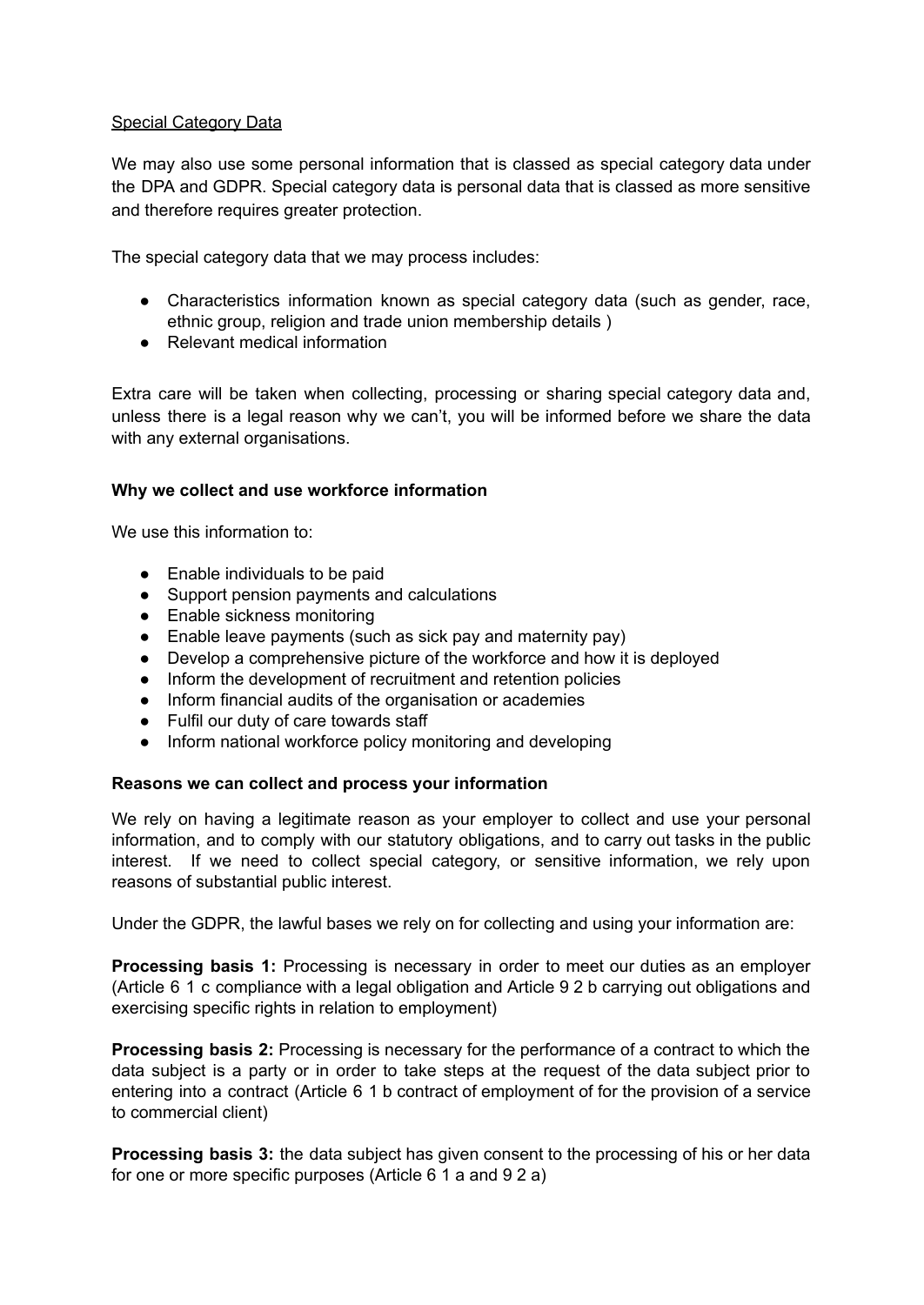**Processing basis 4:** The processing is necessary for the performance of our education function which is a function in the public interest.

When we collect personal information on our forms, we will make it clear whether there is a legal requirement for you to provide it, and whether there is a legal requirement on the school / academy trust to collect it. If there is no legal requirement then we will explain why we need it and what the consequences are if it is not provided.

When we collect special category data on our forms, we will make it clear that this is special category data and will provide the lawful basis and reason for processing this data.

## **How we share your information with third parties**

We are required to share information about our workforce members under section 7 of the Education (Supply of Information about the School Workforce) (England) Regulations 2007 and amendments.

This data includes identifiers such as names and National Insurance numbers and characteristics such as ethnic group, employment contracts and remuneration details, qualifications and absence information.

We will not share information about you with third parties without your consent unless the law allows us to.

## **Who we share your personal information with**

- HM Revenue and Customs
- Pension Schemes
- Healthcare, social and welfare professionals and organisations
- The Disclosure and Barring Service
- Central Government Departments
- Educators and Examining Bodies
- Professional Bodies
- Law enforcement agencies and bodies
- Courts and tribunals
- Legal representatives
- Ombudsman and Regulatory bodies
- Service providers, including payroll and management information systems
- Salary Sacrifice Schemes you have joined
- Trade Unions

With your explicit consent we will share information with:

- Credit Reference Agencies
- Mortgage providers, Housing Associations and landlords

To support TUPE arrangements the minimum necessary personal data and special category data only will be passed to the new employer.

We will share personal information with law enforcement or other authorities if required by applicable law, for example in relation to the prevention and detection of crime, counter terrorism, safeguarding, legal proceedings or to protect interests of you or another.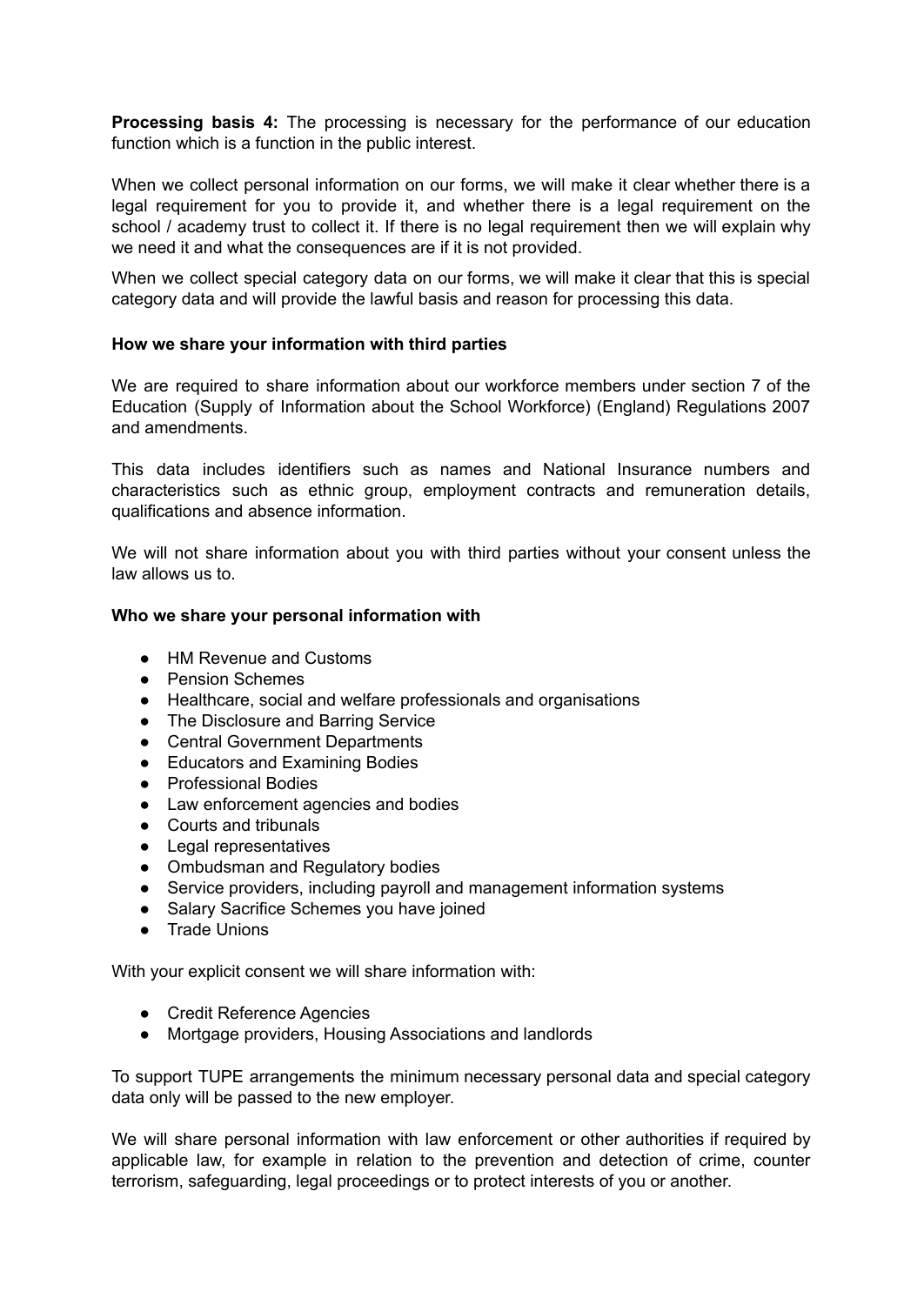The Department for Education (DfE) collects and processes personal data relating to those who work in state funded schools. All state funded schools are required to make a census submission because it is a statutory return under sections 113 and 114 of the Education Act 2005.

The DfE may share information about school employees with third parties who promote the education or well-being of children of the effective deployment of school staff in England by:

- Conducting research or analysis
- Producing statistics
- Providing information, advice or quidance

If you require more information about how the DfE or government store and use your personal data please visit:

● <https://www.gov.uk/data-protection-how-we-collect-and-share-research-data>

Our disclosures to third parties are lawful because one of the following reasons applies:

- The disclosure is necessary for the performance of your employment contract
- The disclosure is necessary for the performance of a legal obligation to which the Academy Trust is subject, for example our legal duty to safeguard pupils
- The disclosure is necessary to protect the vital interests of others, i.e. to protect pupils from harm
- The disclosure is necessary for the performance of our education function which is a function in the public interest.

# **CCTV**

Our academies use Closed Circuit Television cameras for the purposes of monitoring our premises and to support any pupil behaviour policies. There are visible signs showing that CCTV is in operation and images from this system are securely stored where only a limited number of authorised persons may have access to them. We may be required to disclose CCTV images to authorised third parties such as the police to assist with crime prevention or at the behest of a court order.

# **Biometric data**

Where cashless canteens are in place, biometric information is collected and used only with consent.

# **Collecting workforce information**

We collect personal information via applications, new starter forms, contracts, change of personal details forms and by data collection forms as and when required which would be signed by you.

Workforce data is essential for the Trust's operational use. Whilst the majority of personal information you provide to us is mandatory, some of it is requested on a voluntary basis. In order to comply with GDPR, we will inform you at the point of collection whether you are required to provide information to us if you have a choice in this. You can withdraw your